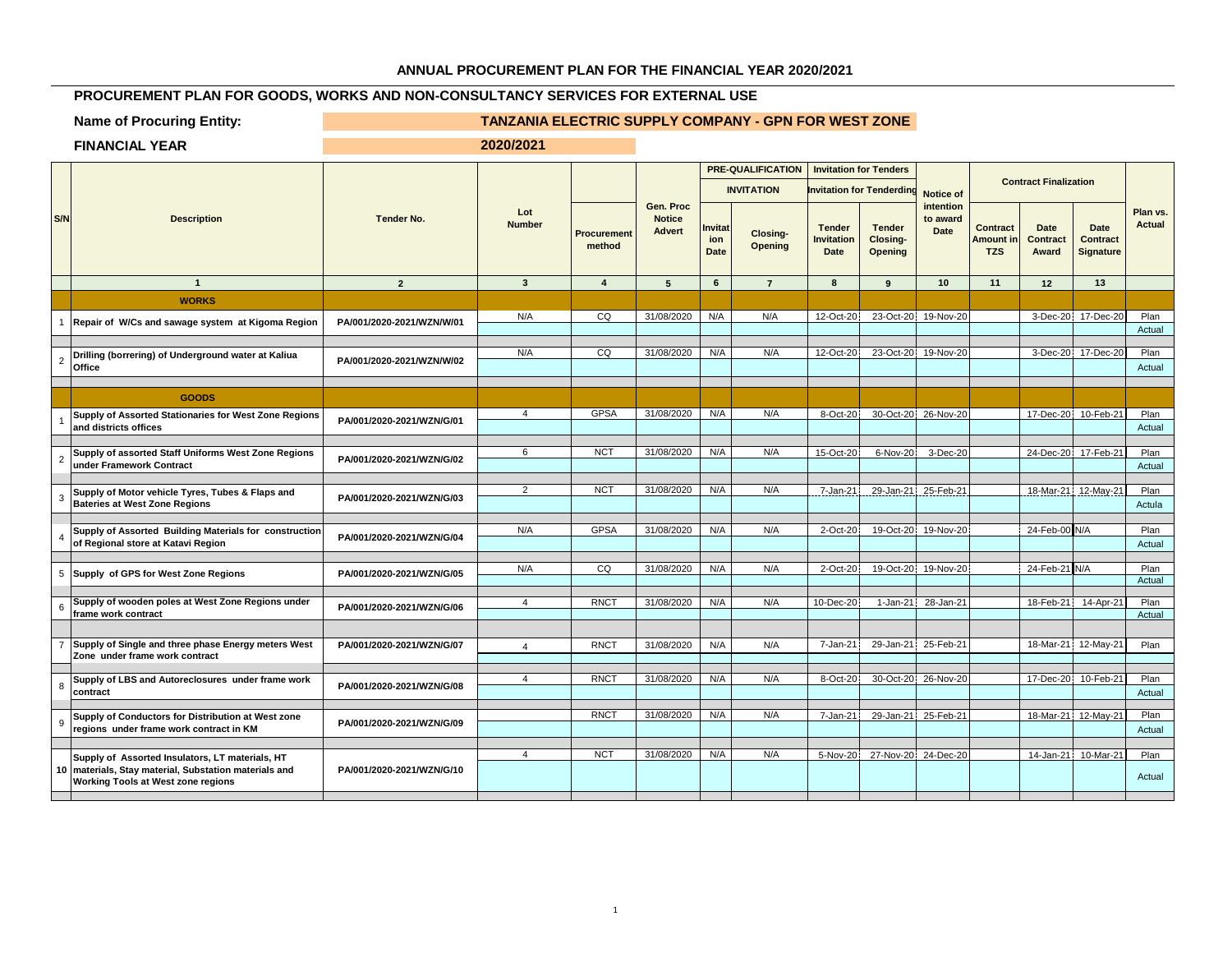|     |                                                                                                                                              |                           |                      |                       |                                             |                       | <b>PRE-QUALIFICATION</b>   | <b>Invitation for Tenders</b>              |                                             |                               |                                            |                                  |                                      |                    |
|-----|----------------------------------------------------------------------------------------------------------------------------------------------|---------------------------|----------------------|-----------------------|---------------------------------------------|-----------------------|----------------------------|--------------------------------------------|---------------------------------------------|-------------------------------|--------------------------------------------|----------------------------------|--------------------------------------|--------------------|
|     |                                                                                                                                              |                           |                      |                       |                                             |                       | <b>INVITATION</b>          |                                            | <b>Invitation for Tenderding</b>            | Notice of                     |                                            | <b>Contract Finalization</b>     |                                      |                    |
| S/N | <b>Description</b>                                                                                                                           | <b>Tender No.</b>         | Lot<br><b>Number</b> | Procurement<br>method | Gen. Proc<br><b>Notice</b><br><b>Advert</b> | nvitat<br>ion<br>Date | Closing-<br><b>Opening</b> | <b>Tender</b><br><b>Invitation</b><br>Date | <b>Tender</b><br>Closing-<br><b>Opening</b> | intention<br>to award<br>Date | <b>Contract</b><br>Amount in<br><b>TZS</b> | <b>Date</b><br>Contract<br>Award | Date<br><b>Contract</b><br>Signature | Plan vs.<br>Actual |
|     | $\mathbf{1}$                                                                                                                                 | $\overline{2}$            | $\mathbf{3}$         | $\boldsymbol{A}$      | 5                                           | 6                     | $\overline{7}$             | 8                                          | 9                                           | 10                            | 11                                         | 12                               | 13                                   |                    |
|     |                                                                                                                                              |                           | $\overline{a}$       | <b>RNCT</b>           | 31/08/2020                                  | N/A                   | N/A                        | 7-Jan-21                                   | 29-Jan-21                                   | 25-Feb-21                     |                                            | 18-Mar-21                        | 12-May-21                            | Plan               |
| 11  | Supply of Distribution of Pole mounted Transformers at<br>West zone regions under frame work contract                                        | PA/001/2020-2021/WZN/G/11 |                      |                       |                                             |                       |                            |                                            |                                             |                               |                                            |                                  |                                      | Actual             |
|     |                                                                                                                                              |                           | N/A                  | <b>NCT</b>            | 31/08/2020                                  | N/A                   | N/A                        | 10-Dec-20                                  | 1-Jan-21                                    | 28-Jan-21                     |                                            | 18-Feb-21                        | 14-Apr-21                            | Plan               |
| 12  | Supply of Assorted Building Materials for Urambo<br>District office In Tabora Region                                                         | PA/001/2020-2021/WZN/G/12 |                      |                       |                                             |                       |                            |                                            |                                             |                               |                                            |                                  |                                      | Actual             |
|     |                                                                                                                                              |                           |                      |                       |                                             |                       |                            |                                            |                                             |                               |                                            |                                  |                                      |                    |
|     | Supply of Assorted Building Materials for Repair of                                                                                          |                           | N/A                  | $\overline{c}$        | 31/08/2020                                  | N/A                   | N/A                        | 12-Oct-20                                  | 23-Oct-20                                   | 19-Nov-20                     |                                            |                                  | 3-Dec-20 17-Dec-20                   | Plan               |
| 13  | staff houses at Isevya area in Tabora Region -<br>Sanitation System, Painting, plastering, wirinng,<br>Plumbing and chain link fence Repairs | PA/001/2020-2021/WZN/G/13 |                      |                       |                                             |                       |                            |                                            |                                             |                               |                                            |                                  |                                      | Actual             |
|     |                                                                                                                                              |                           |                      |                       |                                             |                       |                            |                                            |                                             |                               |                                            |                                  |                                      |                    |
|     | Supply of Assorted Building Materials for construction<br>14 of 50 <sup>2</sup> Block office for record keeping office at Tabora             | PA/001/2020-2021/WZN/G/14 | N/A                  | GPSA                  | 31/08/2020                                  | N/A                   | N/A                        | 12-Oct-20                                  | 23-Oct-20                                   | 19-Nov-20                     |                                            | 3-Dec-20                         | 17-Dec-20                            | Plan<br>Actual     |
|     | Region                                                                                                                                       |                           |                      |                       |                                             |                       |                            |                                            |                                             |                               |                                            |                                  |                                      |                    |
|     |                                                                                                                                              |                           | N/A                  | GPSA                  | 31/08/2020                                  | N/A                   | N/A                        | 12-Oct-20                                  | 23-Oct-20                                   | 19-Nov-20                     |                                            | 3-Dec-20                         | 17-Dec-20 N/A                        |                    |
| 15  | Supply of Assorted Building Materials for construction<br>of office Wall fence-at Nzega District Office                                      | PA/001/2020-2021/WZN/G/15 |                      |                       |                                             |                       |                            |                                            |                                             |                               |                                            |                                  |                                      | Actual             |
|     |                                                                                                                                              |                           |                      |                       |                                             |                       |                            |                                            |                                             |                               |                                            |                                  |                                      |                    |
|     | Supply of Asorted Building Materials for Construction                                                                                        |                           | N/A                  | <b>GPSA</b>           | 31/08/2020                                  | N/A                   | N/A                        | 12-Oct-20                                  |                                             | 23-Oct-20 19-Nov-20           |                                            |                                  | 3-Dec-20 17-Dec-20                   | Plan               |
|     | 16 of askari Kiosk - Lusu Substation and system control<br>Tabora                                                                            | PA/001/2020-2021/WZN/G/16 |                      |                       |                                             |                       |                            |                                            |                                             |                               |                                            |                                  |                                      | Actual             |
|     |                                                                                                                                              |                           | 6                    | <b>NCT</b>            | 31/08/2020                                  | N/A                   | N/A                        | 29-Oct-20                                  | 20-Nov-20                                   | 17-Dec-20                     |                                            | 7-Jan-21                         | 3-Mar-21                             | Plan               |
|     | 17 Supply of Furniture and Fittings for West Zone Regions                                                                                    | PA/001/2020-2021/WZN/G/17 |                      |                       |                                             |                       |                            |                                            |                                             |                               |                                            |                                  |                                      | Actual             |
|     |                                                                                                                                              |                           |                      |                       |                                             |                       |                            |                                            |                                             |                               |                                            |                                  |                                      |                    |
|     | 18 Supply of LBS for Tabora Regional Office                                                                                                  | PA/001/2020-2021/WZN/G/18 | N/A                  | CQ                    | 31/08/2020                                  | N/A                   | N/A                        | 12-Oct-20                                  |                                             | 23-Oct-20 19-Nov-20           |                                            |                                  | 3-Dec-20 17-Dec-20                   | Plan<br>Actual     |
|     | Supply of Assorted Building Materials for West Zone                                                                                          |                           | $\overline{7}$       | <b>NCT</b>            | 31/08/2020                                  | N/A                   | N/A                        | 8-Oct-20                                   |                                             | 30-Oct-20 26-Nov-20           |                                            | 17-Dec-20                        | 10-Feb-21                            | 6-Apr-21           |
| 19  | <b>Regions</b>                                                                                                                               | PA/001/2020-2021/WZN/G/19 |                      |                       |                                             |                       |                            |                                            |                                             |                               |                                            |                                  |                                      | Actual             |
|     |                                                                                                                                              |                           |                      |                       |                                             |                       |                            |                                            |                                             |                               |                                            |                                  |                                      |                    |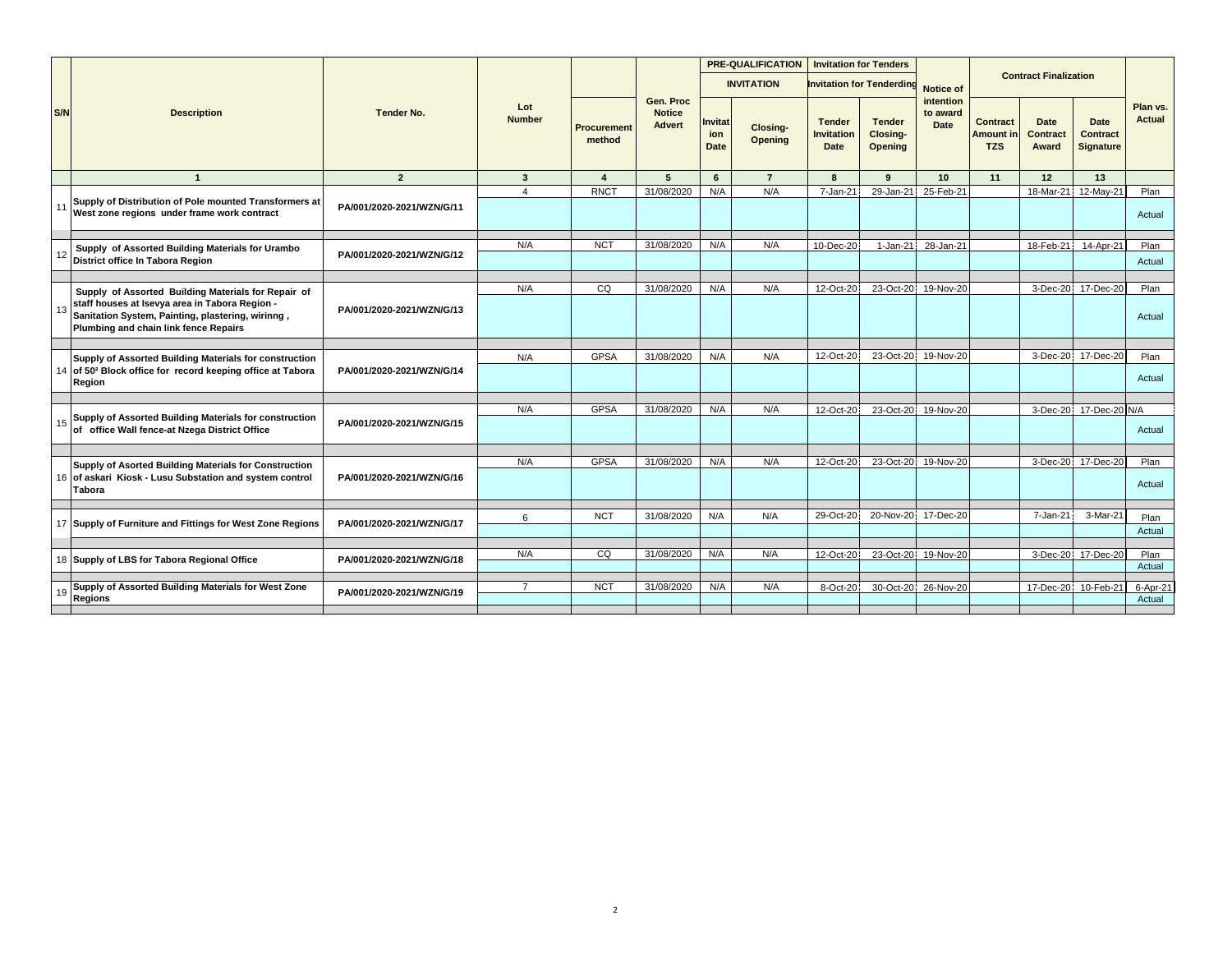|     |                                                                                                                                               | <b>Tender No.</b>         |                      |                              |                                             |                               | <b>PRE-QUALIFICATION</b> | <b>Invitation for Tenders</b>              |                                             |                               |                                                   |                                         |                                             |                    |
|-----|-----------------------------------------------------------------------------------------------------------------------------------------------|---------------------------|----------------------|------------------------------|---------------------------------------------|-------------------------------|--------------------------|--------------------------------------------|---------------------------------------------|-------------------------------|---------------------------------------------------|-----------------------------------------|---------------------------------------------|--------------------|
|     |                                                                                                                                               |                           |                      |                              |                                             |                               | <b>INVITATION</b>        |                                            | <b>Invitation for Tenderdin</b>             | Notice of                     |                                                   | <b>Contract Finalization</b>            |                                             |                    |
| S/N | <b>Description</b>                                                                                                                            |                           | Lot<br><b>Number</b> | <b>Procurement</b><br>method | Gen. Proc<br><b>Notice</b><br><b>Advert</b> | Invitat<br>ion<br><b>Date</b> | Closing-<br>Opening      | <b>Tender</b><br><b>Invitation</b><br>Date | <b>Tender</b><br>Closing-<br><b>Opening</b> | intention<br>to award<br>Date | <b>Contract</b><br><b>Amount in</b><br><b>TZS</b> | <b>Date</b><br><b>Contract</b><br>Award | Date<br><b>Contract</b><br><b>Signature</b> | Plan vs.<br>Actual |
|     | $\overline{1}$                                                                                                                                | $\overline{2}$            | $\mathbf{3}$         | $\overline{4}$               | 5                                           | $6\phantom{1}$                | $\overline{7}$           | 8                                          | 9                                           | 10                            | 11                                                | 12                                      | 13                                          |                    |
| 20  | Supply of Assorted Building Materials for Katavi                                                                                              | PA/001/2020-2021/WZN/G/20 | $\overline{2}$       | <b>GPSA</b>                  | 31/08/2020                                  | N/A                           | N/A                      | 12-Oct-20                                  | 23-Oct-20                                   | 19-Nov-20                     |                                                   | 3-Dec-20!                               | 17-Dec-20                                   | Plan               |
|     | Region                                                                                                                                        |                           |                      |                              |                                             |                               |                          |                                            |                                             |                               |                                                   |                                         |                                             | Actual             |
|     |                                                                                                                                               |                           | 3                    | CQ                           | 31/08/2020                                  | N/A                           | N/A                      | 12-Oct-20                                  |                                             | 23-Oct-20 19-Nov-20           |                                                   |                                         | 3-Dec-20 17-Dec-20                          | Plan               |
|     | 21 Supply of Extension Ladders West Zone Regions                                                                                              | PA/001/2020-2021/WZN/G/21 |                      |                              |                                             |                               |                          |                                            |                                             |                               |                                                   |                                         |                                             | Actual             |
|     |                                                                                                                                               |                           |                      |                              |                                             |                               |                          |                                            |                                             |                               |                                                   |                                         |                                             |                    |
|     |                                                                                                                                               |                           | 5                    | <b>GPSA</b>                  | 31/08/2020                                  | N/A                           | N/A                      | 12-Oct-20                                  | 23-Oct-20                                   | 19-Nov-20                     |                                                   | 3-Dec-20                                | 17-Dec-20                                   | Plan               |
|     | 22 Supply of Air Conditioners at West zone Regions                                                                                            | PA/001/2020-2021/WZN/G/22 |                      |                              |                                             |                               |                          |                                            |                                             |                               |                                                   |                                         |                                             | Actual             |
|     |                                                                                                                                               |                           |                      |                              |                                             |                               |                          |                                            |                                             |                               |                                                   |                                         |                                             |                    |
| 23  | Supply of Building materials for West Zone office and                                                                                         | PA/001/2020-2021/WZN/G/23 | 5                    | <b>GPSA</b>                  | 31/08/2020                                  | N/A                           | N/A                      | 12-Oct-20                                  | 23-Oct-20                                   | 19-Nov-20                     |                                                   | $3-Dec-20$                              | 17-Dec-20                                   | Plan               |
|     | <b>Tabora</b>                                                                                                                                 |                           |                      |                              |                                             |                               |                          |                                            |                                             |                               |                                                   |                                         |                                             | Actual             |
|     |                                                                                                                                               |                           |                      |                              |                                             |                               |                          |                                            |                                             |                               |                                                   |                                         |                                             |                    |
|     | 24 Supply of PABX for new Kishapu District Office                                                                                             | PA/001/2020-2021/WZN/G/24 | N/A                  | CQ                           | 31/08/2020                                  | N/A                           | N/A                      | 12-Oct-20                                  | 23-Oct-20                                   | 19-Nov-20                     |                                                   | 3-Dec-20                                | 17-Dec-20                                   | Plan<br>Actual     |
|     |                                                                                                                                               |                           |                      |                              |                                             |                               |                          |                                            |                                             |                               |                                                   |                                         |                                             |                    |
|     |                                                                                                                                               | $\overline{2}$            | CQ                   | 31/08/2020                   | N/A                                         | N/A                           | 12-Oct-20                | 23-Oct-20                                  | 19-Nov-20                                   |                               | 3-Dec-20                                          | 17-Dec-20                               | Plan                                        |                    |
|     | 25 Supply of Voltage Detector for Shinyanga Regions                                                                                           | PA/001/2020-2021/WZN/G/25 |                      |                              |                                             |                               |                          |                                            |                                             |                               |                                                   |                                         |                                             | Actual             |
|     |                                                                                                                                               |                           |                      |                              |                                             |                               |                          |                                            |                                             |                               |                                                   |                                         |                                             |                    |
|     | Supply of Billboards and Signboards for Office                                                                                                |                           | N/A                  | CQ                           | 31/08/2020                                  | N/A                           | N/A                      | 12-Oct-20                                  |                                             | 23-Oct-20 19-Nov-20           |                                                   |                                         | 3-Dec-20 17-Dec-20                          | Plan               |
|     | 26 identification at Shinyanga, Kahama and Kishapu<br><b>Districts</b>                                                                        | PA/001/2020-2021/WZN/G/26 |                      |                              |                                             |                               |                          |                                            |                                             |                               |                                                   |                                         |                                             | Actual             |
|     |                                                                                                                                               |                           |                      |                              |                                             |                               |                          |                                            |                                             |                               |                                                   |                                         |                                             |                    |
|     | Supply of CCTV Cameras for Shinyanga Regional<br>27 Office, Shinyanga Store, Kahama District Office, Ilogi<br>S/S and Kishapu District Office | PA/001/2020-2021/WZN/G/27 | N/A                  | <b>GPSA</b>                  | 31/08/2020                                  | N/A                           | N/A                      | 12-Oct-20                                  | 23-Oct-20                                   | 19-Nov-20                     |                                                   | 3-Dec-20                                | 17-Dec-20                                   | Plan               |
|     |                                                                                                                                               |                           |                      |                              |                                             |                               |                          |                                            |                                             |                               |                                                   |                                         |                                             | Actual             |
|     | Supply and Installation of Headset and Server for                                                                                             |                           | N/A                  | <b>GPSA</b>                  | 31/08/2020                                  | N/A                           | N/A                      | 12-Oct-20                                  | 23-Oct-20                                   | 19-Nov-20                     |                                                   |                                         | 3-Dec-20 17-Dec-20                          | Plan               |
| 28  | Shinyanga Region Emergency Desks at Shinyanga,<br>Kahama and Kishapu District Office                                                          | PA/001/2020-2021/WZN/G/28 |                      |                              |                                             |                               |                          |                                            |                                             |                               |                                                   |                                         |                                             | Actual             |
|     |                                                                                                                                               |                           | N/A                  | <b>GPSA</b>                  | 31/08/2020                                  | N/A                           | N/A                      | 12-Oct-20                                  | 23-Oct-20                                   | 19-Nov-20                     |                                                   | 3-Dec-20                                | 17-Dec-20                                   | Plan               |
| 29  | Supply of Heavy Duty Printer and Photocopy Machine<br>for West Zone Regions, Districts and Substations                                        | PA/001/2020-2021/WZN/G/29 |                      |                              |                                             |                               |                          |                                            |                                             |                               |                                                   |                                         |                                             | Actual             |
|     |                                                                                                                                               |                           |                      |                              |                                             |                               |                          |                                            |                                             |                               |                                                   |                                         |                                             |                    |
| 30  | Supply of Printers with scanner for one stop-shop at<br>Shinyanga, Kahama, Kishapu Districts and Ibadakuli                                    | PA/001/2020-2021/WZN/G/30 | N/A                  | <b>GPSA</b>                  | 31/08/2020                                  | N/A                           | N/A                      | 12-Oct-20                                  | 23-Oct-20                                   | 19-Nov-20                     |                                                   | $3-Dec-20$                              | 17-Dec-20                                   | Plan               |
|     | <b>System Control</b>                                                                                                                         |                           |                      |                              |                                             |                               |                          |                                            |                                             |                               |                                                   |                                         |                                             | Actual             |
|     |                                                                                                                                               |                           | N/A                  | <b>NCT</b>                   | 31/08/2020                                  | N/A                           | N/A                      | 8-Oct-20                                   |                                             | 30-Oct-20 26-Nov-20           |                                                   | 17-Dec-20                               | 10-Feb-2                                    | Plan               |
| 31  | Supply of Assorted Materials for Construction of two<br>(2) Staff Houses at Bulyanhulu in Shinyanga Region                                    | PA/001/2020-2021/WZN/G/31 |                      |                              |                                             |                               |                          |                                            |                                             |                               |                                                   |                                         |                                             | Actual             |
|     |                                                                                                                                               |                           | $\overline{2}$       | <b>GPSA</b>                  | 31/08/2020                                  | N/A                           | N/A                      | 12-Oct-20                                  | 23-Oct-20                                   | 19-Nov-20                     |                                                   | 3-Dec-20                                | 17-Dec-20                                   | Plan               |
| 32  | Supply of Fire Extinguishers West Zone Regions<br><b>Districts and Sub Stations.</b>                                                          | PA/001/2020-2021/WZN/G/32 |                      |                              |                                             |                               |                          |                                            |                                             |                               |                                                   |                                         |                                             | Actual             |
|     |                                                                                                                                               |                           |                      |                              |                                             |                               |                          |                                            |                                             |                               |                                                   |                                         |                                             |                    |
|     |                                                                                                                                               |                           | N/A                  | <b>NCT</b>                   | 31/08/2020                                  | N/A                           | N/A                      | 15-Oct-20                                  | 6-Nov-20                                    | 3-Dec-20                      |                                                   | 24-Dec-20                               | 17-Feb-2                                    | Plan               |
|     | 33 Supply of Working Tools West Zone Regions                                                                                                  | PA/001/2020-2021/WZN/G/33 |                      |                              |                                             |                               |                          |                                            |                                             |                               |                                                   |                                         |                                             | Actual             |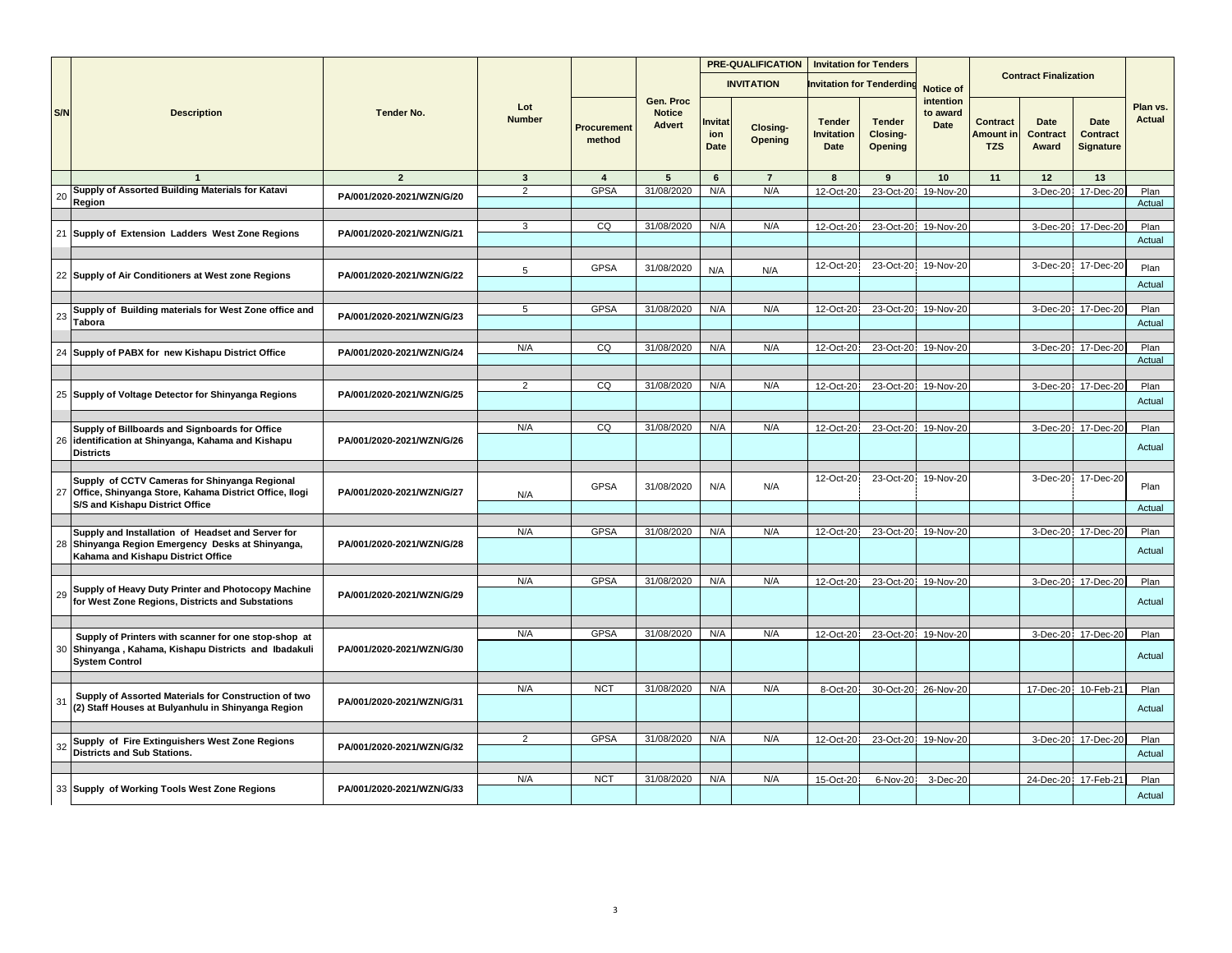|                |                                                                                                                                             |                              | Lot<br><b>Number</b> |                       |                                             | PRE-QUALIFICATION             |                     | <b>Invitation for Tenders</b>       |                                             |                                      |                                            |                                  |                                             |                    |
|----------------|---------------------------------------------------------------------------------------------------------------------------------------------|------------------------------|----------------------|-----------------------|---------------------------------------------|-------------------------------|---------------------|-------------------------------------|---------------------------------------------|--------------------------------------|--------------------------------------------|----------------------------------|---------------------------------------------|--------------------|
|                |                                                                                                                                             |                              |                      |                       |                                             |                               | <b>INVITATION</b>   |                                     | <b>Invitation for Tenderdin</b>             | Notice of                            |                                            | <b>Contract Finalization</b>     |                                             |                    |
| S/N            | <b>Description</b>                                                                                                                          | <b>Tender No.</b>            |                      | Procurement<br>method | Gen. Proc<br><b>Notice</b><br><b>Advert</b> | Invitat<br>ion<br><b>Date</b> | Closing-<br>Opening | <b>Tender</b><br>Invitation<br>Date | <b>Tender</b><br>Closing-<br><b>Opening</b> | intention<br>to award<br><b>Date</b> | <b>Contract</b><br>Amount in<br><b>TZS</b> | Date<br><b>Contract</b><br>Award | Date<br><b>Contract</b><br><b>Signature</b> | Plan vs.<br>Actual |
|                | $\overline{1}$                                                                                                                              | $\overline{2}$               | $\mathbf{3}$         | 4                     | 5                                           | 6                             | $\overline{7}$      | 8                                   | 9                                           | 10                                   | 11                                         | 12                               | 13                                          |                    |
|                | <b>MINOR VALUE PROCUREMENT UNDER GOODS CATEGORY</b>                                                                                         |                              |                      |                       |                                             |                               |                     |                                     |                                             |                                      |                                            |                                  |                                             |                    |
|                | <b>TABORA</b>                                                                                                                               |                              |                      |                       |                                             |                               |                     |                                     |                                             |                                      |                                            |                                  |                                             |                    |
|                | Supply of Digital Camera for SDM and Revenue<br>Protection Unit use at Sikonge, Kaliua, Nzega, Uyui,<br>Tabora, Urambo and Igunga Districts | PA/001/2020-21/TBR//RFQ/G/01 | N/A                  | <b>MVP</b>            | 31/08/2020                                  | N/A                           | N/A                 | 26-Oct-20                           |                                             | 6-Nov-20 28-Nov-20                   |                                            | 30-Nov-20                        | 2-Dec-20                                    | Plan<br>Plan       |
|                |                                                                                                                                             |                              | N/A                  | <b>MVP</b>            | 31/08/2020                                  | N/A                           | N/A                 | 26-Oct-20                           |                                             | 31-Oct-20 21-Nov-20                  |                                            |                                  | 23-Nov-20 25-Nov-20                         | Plan               |
| $\overline{2}$ | Supply and Installation of Telephone Terminal (set)<br>intercom facility at TANESCO Uyui District Office                                    | PA/001/2020-21/TBR//RFQ/G/02 |                      |                       |                                             |                               |                     |                                     |                                             |                                      |                                            |                                  |                                             | Actual             |
|                |                                                                                                                                             |                              | N/A                  | <b>MVP</b>            | 31/08/2020                                  | N/A                           | N/A                 | 21-Sep-20                           |                                             | 26-Sep-20 17-Oct-20                  |                                            | 19-Oct-20                        | 21-Oct-20                                   | Plan               |
| 3              | Supply of Scanners for Uyui District Office.                                                                                                | PA/001/2020-21/TBR//RFQ/G/03 |                      |                       |                                             |                               |                     |                                     |                                             |                                      |                                            |                                  |                                             | Actual             |
|                |                                                                                                                                             |                              |                      |                       |                                             |                               |                     |                                     |                                             |                                      |                                            |                                  |                                             |                    |
|                | Supply of HP Colored LaserJet Printer of 3 in 1 (Print,                                                                                     | PA/001/2020-21/TBR//RFQ/G/04 | N/A                  | <b>MVP</b>            | 31/08/2020                                  | N/A                           | N/A                 | 21-Sep-20                           | 26-Sep-20                                   | 17-Oct-20                            |                                            | 19-Oct-20                        | 21-Oct-20                                   | Plan               |
|                | Scan, Copy) at Uyui District Office                                                                                                         |                              |                      |                       |                                             |                               |                     |                                     |                                             |                                      |                                            |                                  |                                             | Actual             |
|                |                                                                                                                                             |                              | N/A                  | <b>MVP</b>            | 31/08/2020                                  | N/A                           | N/A                 | 21-Sep-20                           |                                             | 26-Sep-20 17-Oct-20                  |                                            | 19-Oct-20                        | 21-Oct-20                                   | Plan               |
| 5              | Supply of Printer for DM Office (three in one) (Printer,<br>Scaner and Photo coppy) at Uyui District Office                                 | PA/001/2020-21/TBR//RFQ/G/05 |                      |                       |                                             |                               |                     |                                     |                                             |                                      |                                            |                                  |                                             | Actual             |
|                | Supply of UTP cat 6 Cable Out Door Cable Rollers for                                                                                        |                              | N/A                  | <b>MVP</b>            | 31/08/2020                                  | N/A                           | N/A                 | 21-Sep-20                           |                                             | 26-Sep-20 17-Oct-20                  |                                            | 19-Oct-20                        | 21-Oct-20                                   | Plan               |
| 6              | Network Extension at Uyui                                                                                                                   | PA/001/2020-21/TBR//RFQ/G/06 |                      |                       |                                             |                               |                     |                                     |                                             |                                      |                                            |                                  |                                             | Actual             |
|                |                                                                                                                                             |                              |                      |                       |                                             |                               |                     |                                     |                                             |                                      |                                            |                                  |                                             |                    |
|                | Supply of File Cabinets for Regional and District<br><b>Offices</b>                                                                         | PA/001/2020-21/TBR//RFQ/G/07 | N/A                  | <b>MVP</b>            | 31/08/2020                                  | N/A                           | N/A                 | 21-Sep-20                           |                                             | 26-Sep-20 17-Oct-20                  |                                            | 19-Oct-20                        | 21-Oct-20                                   | Plan<br>Actual     |
|                |                                                                                                                                             |                              |                      |                       |                                             |                               |                     |                                     |                                             |                                      |                                            |                                  |                                             |                    |
| 8              |                                                                                                                                             |                              | N/A                  | <b>MVP</b>            | 31/08/2020                                  | N/A                           | N/A                 | 21-Sep-20                           |                                             | 26-Sep-20 17-Oct-20                  |                                            | 19-Oct-20                        | 21-Oct-20                                   | Plan               |
|                | Supply of Wireless Projector for Regional and Districts                                                                                     | PA/001/2020-21/TBR//RFQ/G/08 |                      |                       |                                             |                               |                     |                                     |                                             |                                      |                                            |                                  |                                             | Actual             |
|                | <b>KIGOMA</b>                                                                                                                               |                              |                      |                       |                                             |                               |                     |                                     |                                             |                                      |                                            |                                  |                                             |                    |
| 9              | Supply of Hand Held Metal Detector                                                                                                          | PA/001/2020-21/KGM/RFQ/G/01  | N/A                  | <b>MVP</b>            | 31/08/2020                                  | N/A                           | N/A                 | 21-Sep-20                           |                                             | 2-Oct-20 24-Oct-20                   |                                            | 26-Oct-20                        | 28-Oct-20                                   | Plan               |
|                |                                                                                                                                             |                              |                      |                       |                                             |                               |                     |                                     |                                             |                                      |                                            |                                  |                                             | Actual             |
|                | Supply of Office Cabinet for Regional office and                                                                                            |                              | N/A                  | <b>MVP</b>            | 31/08/2020                                  | N/A                           | N/A                 | 21-Sep-20                           |                                             | 26-Sep-20 17-Oct-20                  |                                            | 19-Oct-20                        | 21-Oct-20                                   | Plan               |
| 1 <sub>0</sub> | <b>Kibondo Power Station</b>                                                                                                                | PA/001/2020-21/KGM/RFQ/G/02  |                      |                       |                                             |                               |                     |                                     |                                             |                                      |                                            |                                  |                                             | Actual             |
|                |                                                                                                                                             |                              |                      |                       |                                             |                               |                     |                                     |                                             |                                      |                                            |                                  |                                             |                    |
| 11             | Supply of 3/4 Aggregates (Kokoto) for Kibondo cubic                                                                                         | PA/001/2020-21/KGM/RFQ/G/03  | N/A                  | <b>MVP</b>            | 31/08/2020                                  | N/A                           | N/A                 | 21-Sep-20                           | 26-Sep-20                                   | 17-Oct-20                            |                                            | 19-Oct-20                        | 21-Oct-20                                   | Plan               |
|                | meter                                                                                                                                       |                              |                      |                       |                                             |                               |                     |                                     |                                             |                                      |                                            |                                  |                                             | Actual             |
|                | Supply of Battery Charger at Kigoma, Kasulu &                                                                                               |                              | N/A                  | <b>MVP</b>            | 31/08/2020                                  | N/A                           | N/A                 | 21-Sep-20                           |                                             | 26-Sep-20 17-Oct-20                  |                                            | 19-Oct-20                        | 21-Oct-20                                   | Plan               |
| 12             | <b>Kibondo TANESCO Offices</b>                                                                                                              | PA/001/2020-21/KGM/RFQ/G/04  |                      |                       |                                             |                               |                     |                                     |                                             |                                      |                                            |                                  |                                             | Actual             |
|                | Supply of Assorted Spares for Control Panel Kasulu,                                                                                         |                              | N/A                  | <b>MVP</b>            | 31/08/2020                                  | N/A                           | N/A                 | 21-Sep-20                           |                                             | 26-Sep-20 17-Oct-20                  |                                            | 19-Oct-20                        | 21-Oct-20                                   | Plan               |
| 13             | Kibondo and Power statio                                                                                                                    | PA/001/2020-21/KGM/RFQ/G/05  |                      |                       |                                             |                               |                     |                                     |                                             |                                      |                                            |                                  |                                             | Actual             |
|                |                                                                                                                                             |                              | N/A                  | MVP                   | 31/08/2020                                  | N/A                           | N/A                 |                                     |                                             |                                      |                                            |                                  |                                             | Plan               |
|                | Supply of water Pump - at TANESCO Kibondo power<br>station                                                                                  | PA/001/2020-21/KGM/RFQ/G/06  |                      |                       |                                             |                               |                     | 21-Sep-20                           |                                             | 26-Sep-20 17-Oct-20                  |                                            |                                  | 19-Oct-20 21-Oct-20                         | Actual             |
|                |                                                                                                                                             |                              |                      |                       |                                             |                               |                     |                                     |                                             |                                      |                                            |                                  |                                             |                    |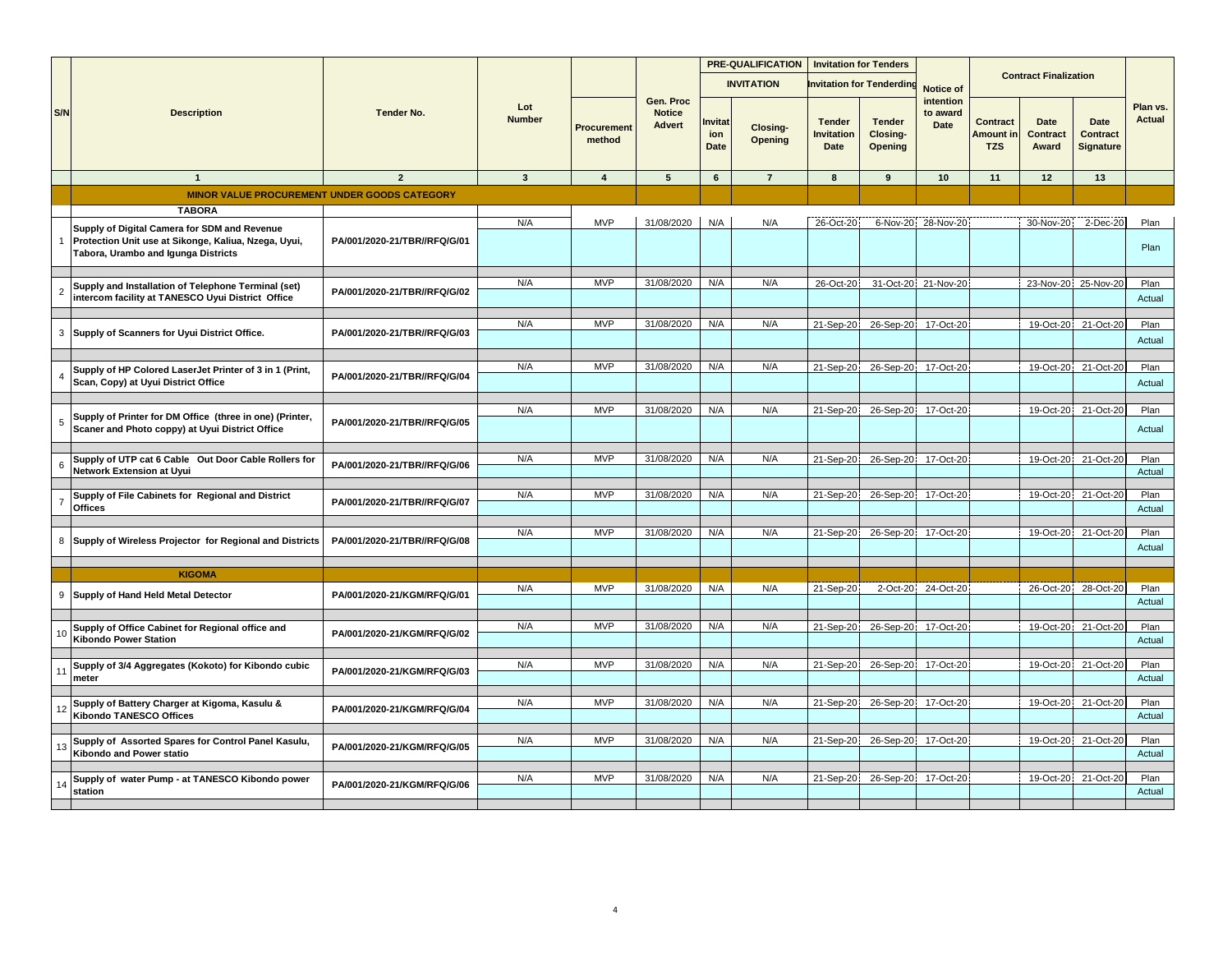|              |                                                                                  | <b>Tender No.</b>           |                      |                       |                                             |                              | <b>PRE-QUALIFICATION</b> | <b>Invitation for Tenders</b>              |                                             |                               |                                            |                              |                                             |                    |
|--------------|----------------------------------------------------------------------------------|-----------------------------|----------------------|-----------------------|---------------------------------------------|------------------------------|--------------------------|--------------------------------------------|---------------------------------------------|-------------------------------|--------------------------------------------|------------------------------|---------------------------------------------|--------------------|
|              |                                                                                  |                             |                      |                       |                                             |                              | <b>INVITATION</b>        |                                            | nvitation for Tenderdin                     | Notice of                     |                                            | <b>Contract Finalization</b> |                                             |                    |
| S/N          | <b>Description</b>                                                               |                             | Lot<br><b>Number</b> | Procurement<br>method | Gen. Proc<br><b>Notice</b><br><b>Advert</b> | nvitat<br>ion<br><b>Date</b> | Closing-<br>Opening      | <b>Tender</b><br><b>Invitation</b><br>Date | <b>Tender</b><br>Closing-<br><b>Opening</b> | intention<br>to award<br>Date | <b>Contract</b><br>Amount in<br><b>TZS</b> | Date<br>Contract<br>Award    | Date<br><b>Contract</b><br><b>Signature</b> | Plan vs.<br>Actual |
|              | $\overline{1}$                                                                   | $\overline{2}$              | $\mathbf{3}$         | $\overline{4}$        | 5                                           | $6\phantom{.}6$              | $\overline{7}$           | 8                                          | 9                                           | 10                            | 11                                         | 12                           | 13                                          |                    |
| 15           | Supply of fuel transfer pumps - TANESCO Kibondo,<br>Kasulu and Kibondo Offices   | PA/001/2020-21/KGM/RFQ/G/07 | N/A                  | <b>MVP</b>            | 31/08/2020                                  | N/A                          | N/A                      | 21-Sep-20                                  | 26-Sep-20                                   | 17-Oct-20                     |                                            | 19-Oct-20                    | 21-Oct-20                                   | Plan<br>Actual     |
| 16           | Supply of electrical water pump at Kibondo power<br>station                      | PA/001/2020-21/KGM/RFQ/G/08 | N/A                  | <b>MVP</b>            | 31/08/2020                                  | N/A                          | N/A                      | 21-Sep-20                                  | 26-Sep-20                                   | 17-Oct-20                     |                                            | 19-Oct-20                    | 21-Oct-20                                   | Plan<br>Actual     |
|              | <b>SHINYANGA</b>                                                                 |                             |                      |                       |                                             |                              |                          |                                            |                                             |                               |                                            |                              |                                             |                    |
| 17           | Supply of Projectors for Shinyanga, Kahama and<br><b>Kishapu TANESCO Offices</b> | PA/001/2020-21/SHY/RFQ/G/01 | N/A                  | <b>MPV</b>            | 31/08/2020                                  | N/A                          | N/A                      | 21-Sep-20                                  |                                             | 26-Sep-20 17-Oct-20           |                                            | 19-Oct-20                    | 21-Oct-20                                   | Plan<br>Actual     |
|              |                                                                                  |                             |                      |                       |                                             |                              |                          |                                            |                                             |                               |                                            |                              |                                             |                    |
|              | 18 Supply of Voltage detector for Ibadakuli substation                           | PA/001/2020-21/SHY/RFQ/G/02 | N/A                  | <b>MVP</b>            | 31/08/2020                                  | N/A                          | N/A                      | 21-Sep-20                                  | 26-Sep-20                                   | 17-Oct-20                     |                                            | 19-Oct-20                    | 21-Oct-20                                   | Plan<br>Actual     |
|              |                                                                                  |                             | N/A                  | <b>MVP</b>            | 31/08/2020                                  | N/A                          | N/A                      | 21-Sep-20                                  | 26-Sep-20                                   | 17-Oct-20                     |                                            | 19-Oct-20                    | 21-Oct-20                                   | Plan               |
|              | 19 Supply of Electrical Cooker for Ibadakuli Substation                          | PA/001/2020-21/SHY/RFQ/G/03 |                      |                       |                                             |                              |                          |                                            |                                             |                               |                                            |                              |                                             | Actual             |
| 20           | Supply of UPS for Shinyanga, Kahama and Kishapu<br><b>Districts Offices</b>      | PA/001/2020-21/SHY/RFQ/G/04 | N/A                  | <b>MVP</b>            | 31/08/2020                                  | N/A                          | N/A                      | 21-Sep-20                                  | 2-Oct-20                                    | 24-Oct-20                     |                                            | 26-Oct-20                    | 28-Oct-20                                   | Plan<br>Actual     |
|              |                                                                                  |                             | N/A                  | <b>MVP</b>            | 31/08/2020                                  | N/A                          | N/A                      | 21-Sep-20                                  | 2-Oct-20                                    | 24-Oct-20                     |                                            | 26-Oct-20                    | 28-Oct-20                                   | Plan               |
|              | 20 Supply of First Aid Kit for Shinyanga, Kahama, Kishapu                        | PA/001/2020-21/SHY/RFQ/G/05 |                      |                       |                                             |                              |                          |                                            |                                             |                               |                                            |                              |                                             | Actual             |
|              |                                                                                  |                             |                      |                       |                                             |                              |                          |                                            |                                             |                               |                                            |                              |                                             |                    |
|              | <b>KATAVI</b>                                                                    |                             |                      |                       |                                             |                              |                          |                                            |                                             |                               |                                            |                              |                                             |                    |
| 21           | Supply of First Aid boxes for Tanganyika Districts &<br>Sub office               | PA/001/2020-21/KTV/RFQ/G/01 | N/A                  | <b>MVP</b>            | 31/08/2020                                  | N/A                          | N/A                      | 9-Jan-00                                   | 14-Jan-00                                   | 4-Feb-00                      |                                            | 6-Feb-00                     | 8-Feb-00                                    | Plan<br>Actual     |
| 22           | Supply Paints for Pole Marking at Region and District<br><b>Offices</b>          | PA/001/2020-21/KTV/RFQ/G/02 | N/A                  | <b>MVP</b>            | 31/08/2020                                  | N/A                          | N/A                      | 21-Sep-20                                  | 26-Sep-20                                   | 17-Oct-20                     |                                            | 19-Oct-20                    | 21-Oct-20                                   | Plan<br>Actual     |
|              |                                                                                  |                             |                      |                       |                                             |                              |                          |                                            |                                             |                               |                                            |                              |                                             |                    |
|              | 23 Supply of Security light for Inyonga Power Station                            | PA/001/2020-21/KTV/RFQ/G/03 | N/A                  | <b>MVP</b>            | 31/08/2020                                  | N/A                          | N/A                      | 21-Sep-20                                  | 26-Sep-20                                   | 17-Oct-20                     |                                            | 19-Oct-20                    | 21-Oct-20                                   | Plan<br>Actual     |
| 24           | Supply of Heavy duty electric arc Welding for Inyonga<br><b>Power Station</b>    | PA/001/2020-21/KTV/RFQ/G/04 | N/A                  | <b>MVP</b>            | 31/08/2020                                  | N/A                          | N/A                      | 21-Sep-20                                  | 26-Sep-20                                   | 17-Oct-20                     |                                            | 19-Oct-20                    | 21-Oct-20                                   | Plan<br>Actual     |
| 25           | Supply of spares for Repair of Engine Room Windows<br>at Inyonga Power Station   | PA/001/2020-21/KTV/RFQ/G/05 | N/A                  | <b>MVP</b>            | 31/08/2020                                  | N/A                          | N/A                      | 21-Sep-20                                  | 26-Sep-20                                   | 17-Oct-20                     |                                            | 19-Oct-20                    | 21-Oct-20 Plan                              | Actual             |
|              |                                                                                  |                             |                      |                       |                                             |                              |                          |                                            |                                             |                               |                                            |                              |                                             |                    |
|              | 26 Supply of washing Machine for Inyonga Power Station                           | PA/001/2020-21/KTV/RFQ/G/06 | N/A                  | <b>MVP</b>            | 31/08/2020                                  | N/A                          | N/A                      | 21-Sep-20                                  | 26-Sep-20                                   | 17-Oct-20                     |                                            | 19-Oct-20                    | 21-Oct-20                                   | Plan<br>Actual     |
| 27           | Supply of security CCTV Camera for Inyonga Power                                 | PA/001/2020-21/KTV/RFQ/G/07 | N/A                  | <b>MVP</b>            | 31/08/2020                                  | N/A                          | N/A                      | 21-Sep-20                                  | 26-Sep-20                                   | 17-Oct-20                     |                                            | 19-Oct-20                    | 21-Oct-20                                   | Plan               |
|              | <b>Station</b><br><b>NON CONSULTANCY SERVICES</b>                                |                             |                      |                       |                                             |                              |                          |                                            |                                             |                               |                                            |                              |                                             | Actual             |
|              |                                                                                  |                             |                      |                       |                                             |                              |                          |                                            |                                             |                               |                                            |                              |                                             |                    |
| $\mathbf{1}$ | Provision of Security Services for West Zone Regions<br>under Framework Contract | PA/001/2020-2021/WZN/N/01   | $\overline{4}$       | <b>NCT</b>            | 31/08/2020                                  | N/A                          | N/A                      | 8-Oct-20                                   |                                             | 30-Oct-20 26-Nov-20           |                                            |                              | 17-Dec-20 10-Feb-21                         | Plan<br>Actual     |
|              |                                                                                  |                             |                      |                       |                                             |                              |                          |                                            |                                             |                               |                                            |                              |                                             |                    |